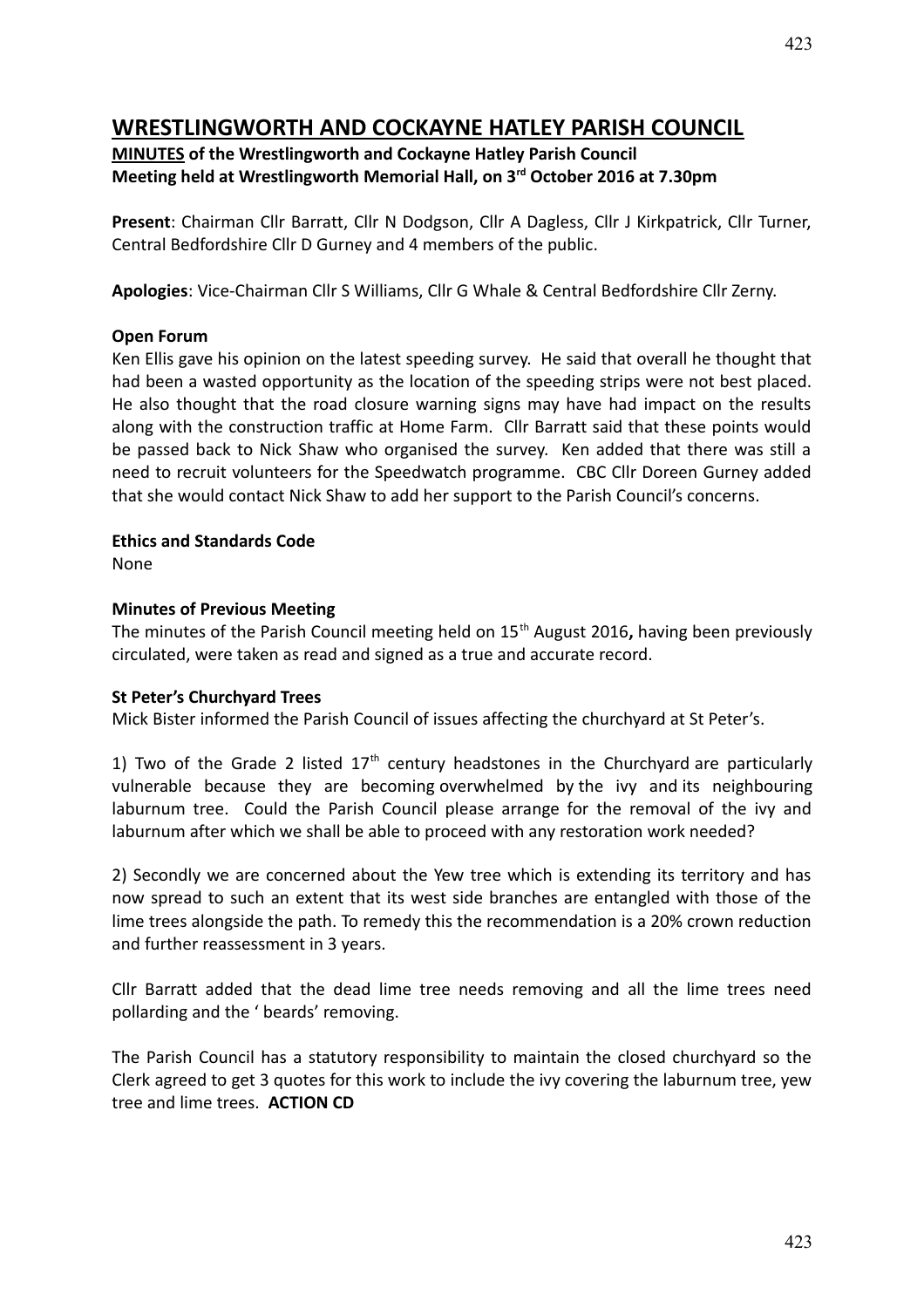#### **Matters arising & Chairman's report**

Since we last met I have:-

- 1) Followed up again with Anglian Water regarding the leak on Potton Road. Got them to reopen the issue. They have inspected the leak again and have stated that the leak is after the property's water meter so it is the householders responsibility. I have therefore visited the owner (Mrs Macdonald at Church Farm) who has referred me to the Farm Manager, Paul. I have followed up with Paul, who has advised that previously Anglian Water advised him that this water was land drain off. I have questioned this as the flow has not stopped, despite it being very dry. Paul will investigate.
- 2) Responded to a number of follow up enquiries from residents regarding various planning applications in Wrestlingworth.
- 3) Attended the Neighbourhood Plan drop in sessions.
- 4) With Nigel ( Cllr Dodgson), met with Nick Shaw at CBC to discuss the results of the RMF traffic calming review.
- 5) Responded to a resident regarding foul smelling stagnant water in the brook and advised them on where to report.
- 6) Followed up on the request from St Peters to consider works on two specific trees in the closed churchyard. Have received advice from CBC Tree Officer that a 20% crown reduction should be considered for the very large Yew next to the church entrance. The next step is to obtain quotes for this work however my view is that we should include other work in the same quote. To be discussed at council.
- 7) Followed up with my CBC contact regarding the rural exception site proposal and associated allotments. Have been advised that the business case is still being reviewed and a question has been asked if it would be acceptable to the Parish Council to increase the number of dwellings from the current number(6). I have indicted that, subject to the Parish Council, a small increase might well be acceptable. I asked what number they were considering and have been told that a figure of ten had been mentioned. This item is further covered below.

Cllr Barratt confirmed that Central Bedfordshire Council has accepted the nomination made by Wrestlingworth and Cockayne Hatley Parish Council for The Chequers Public House, Wrestlingworth to be listed on the Council's register of Assets of Community Value. Cllr Barratt also informed the meeting that the application to modify the Definitive Map and Statement for Wrestlingworth & Cockayne Hatley FP C2 to FP C11 is a paper issue and the Parish Walking & Wildlife Group consider no action is required to escalate the delay in CBC addressing this matter.

#### **Portfolios**

#### **Cllr Dodgson's report**

Rural Match Funding – Cllr's Dodgson and Barratt met with Nick Shaw of CBC on 22nd September to discuss the progress on the development of traffic control measures in Wrestlingworth under the Rural Matched Funding scheme. Nick advised them that he had installed two traffic recording loops in the High Street, one close to the junction with Potton Road and the other in the 'Battle Bridge' area, near Water End, to record traffic in the week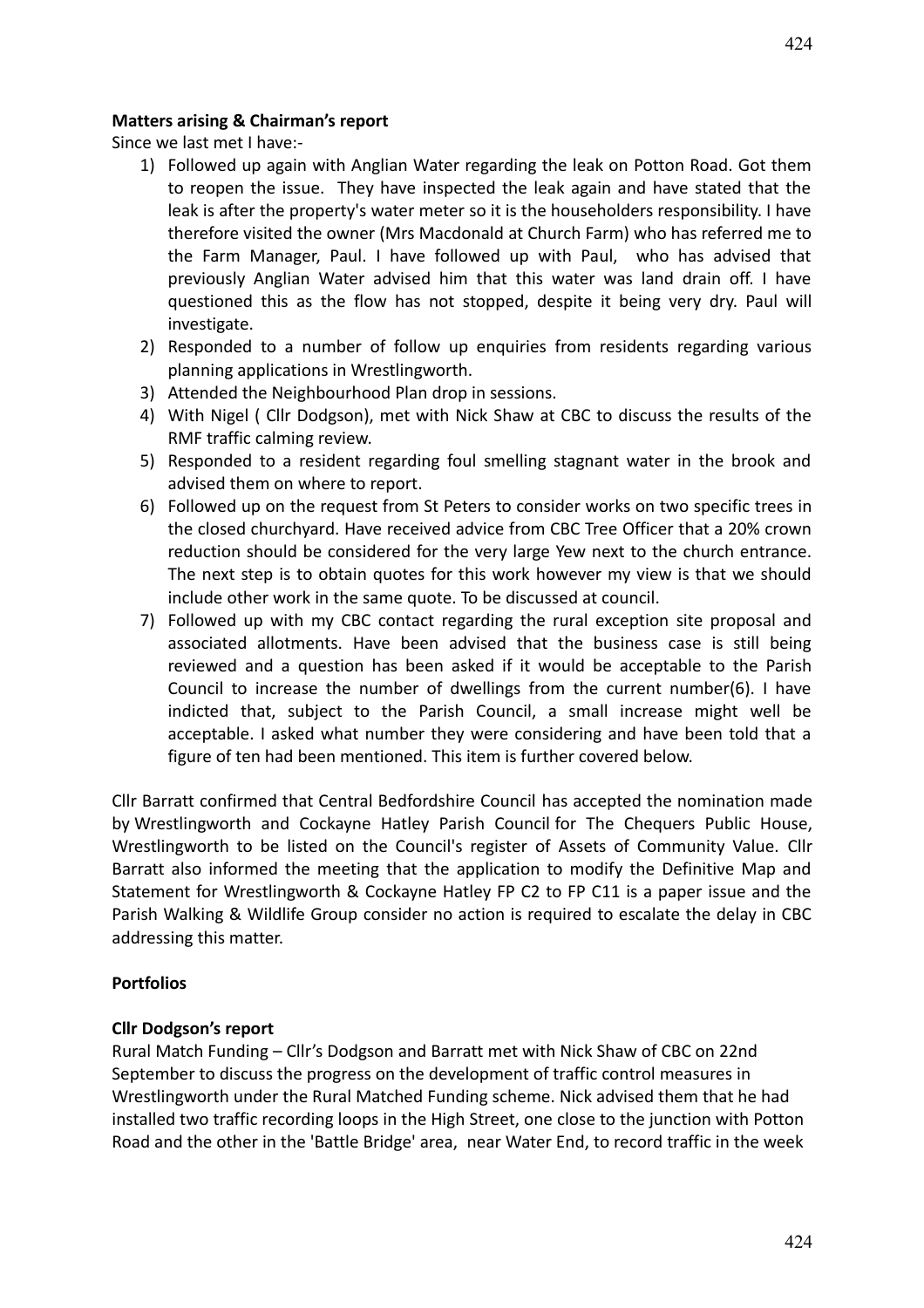commencing 7th July.

Prior to receiving the data that was captured, Nick had worked with his Engineers to consider possible traffic calming measures. Taking into account all the available factors, they decided to cost up the installation of two raised 'platforms' in the carriageway to slow traffic plus all the associated signage. The cost of this totalled some £45k, and of this, the Parish Council would be required to contribute a further £20k over the £2.5k already committed to for the investigation.

Results from the traffic survey, which were a little surprising, were as follows.

1) Some 21,000 traffic movements were recorded during the week.

2) The volume of traffic was at a peak during the morning and afternoon 'Rush hours', as one would expect.

3) The mean average speed of all traffic was just over 31mph ( 32.7mph at Battle Bridge & just over 29mph at the Chequers, nearer to the Potton Rd junction)

4) 9% of traffic in this area was travelling in excess of 35mph.

5) 93% of the traffic was cars or light delivery vehicles.

Nick has reviewed the engineering options available and has put together a solution whereby there is a new VAS sign installed in the current position which will show the actual speed vehicles are doing in both directions. This type of display is considered to be far more effective than the current sign, which just flashes up 30 if you are exceeding it. The signage would be improved within the village and 30mph roundels would be painted on the carriage way at two of the three entrances to the village. This proposal would cost in the region of £17k, with the Parish Council's share being £8.5k (plus the £2.5k for the review) and if Council instruct Nick to proceed with the reduced proposal he would anticipate that this could be completed before Summer '17.

After a lengthy discussion the Parish Council agreed to the new VAS sign rather than the installation of two raised platforms. Cllr Dodgson to write to Nick Shaw to formally request this. **ACTION ND**

It should also be noted that the proposal to reduce the speed limit at the crossroads and install a camera has just completed the consultation phase with no objections being lodged so Nick is hopeful of having this work completed in the current financial year, i.e. before the end of March '17.

The Parish Council restated their commitment to the Speedwatch initiative and provide funds to this as appropriate. It was suggested that the Parish Council also actively engage with the operators of the HGVs using the village to persuade them to seek an alternative, more appropriate route.

Potton Road Junction and road markings – Nick Carofalo has confirmed that relining work has started in the local area and that work expected to be carried out in Wrestlingworth around 14th October.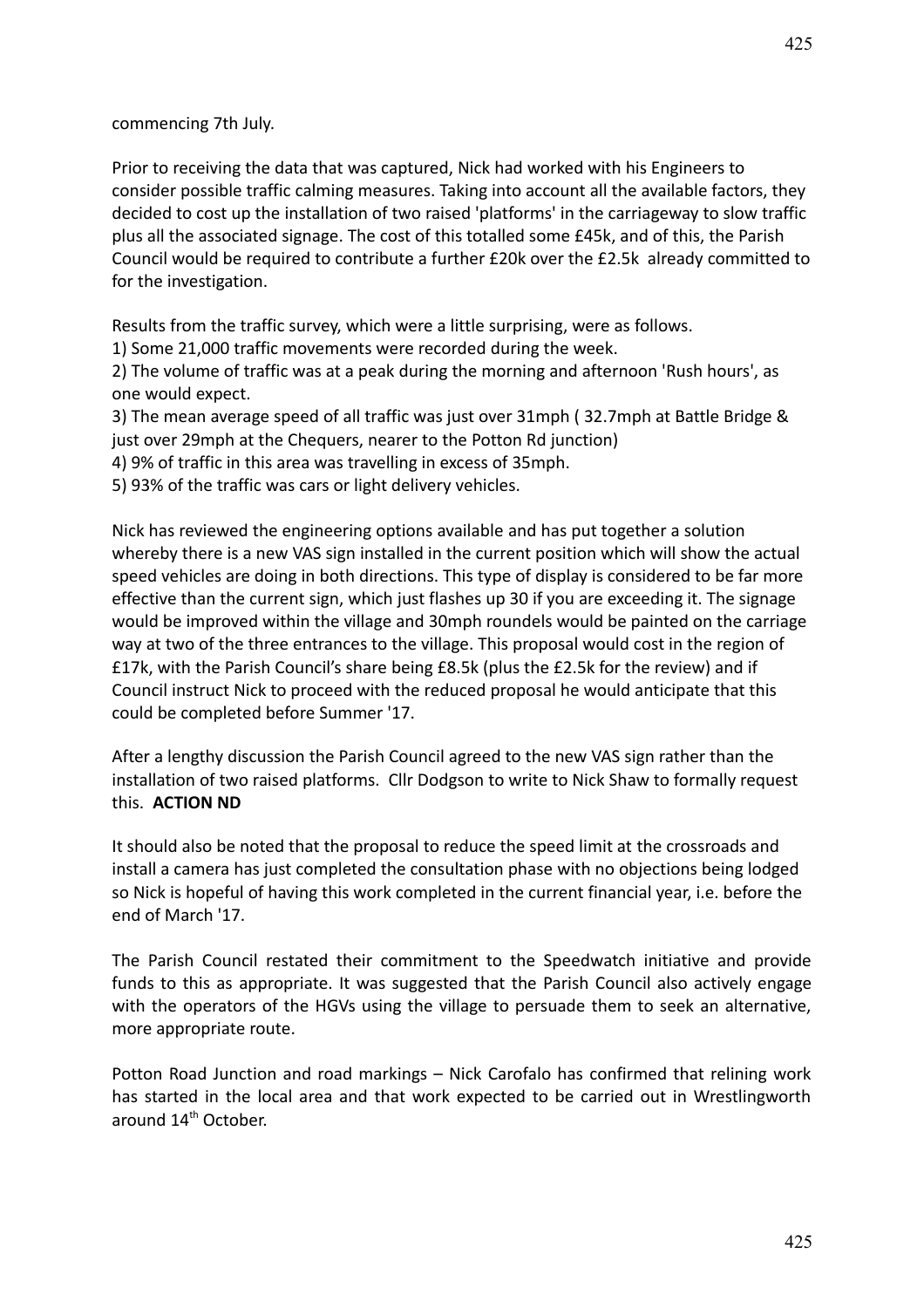Community Speedwatch signs – Cllr Dodgson wrote to Paul Salmon and provided details of suggested signs at the three entrances to Wrestlingworth. Paul is concerned that the proposed use of the 30 mph speed limit signs may not be suitable due to overcrowding and has asked if there are alternative sites such as lamp posts. This will be discussed with the Speedwatch Group. Costs have not yet been confirmed but are not expected to exceed £150.

Speedwatch – Further monitoring exercises were carried out in September. The Speedwatch Group is fairly small consisting of 5 people. There is concern as with such a small group it is difficult to cover all monitoring times so more volunteers are required.

#### **Cllr Kirkpatrick's report**

Cllr Kirkpatrick reported that over the summer volunteers (Kevin Millard, Clive Bird, Debbie Hughes, himself and Simon Williams) spent 2 days completed maintenance tasks to the equipment at the Playground. Cllr Kirkpatrick added that he was in communication with the grass cutting contractor, David Grainger, regarding issues with the grass cutting at the playground. He added that the rabbit hole had been filled and notices placed on the gate remind users to close it.

#### **Cllr Whale's report**

#### **Mobile Phone Mast, Church Farm, Potton Road**

A planning application from Waldon Telecom, contractors acting for O2, in respect of the installation of a new mobile 'phone mast at Church Farm, Potton Road has been received. A Q&A exchange followed as shown below.

Given the satisfactory answers (apart from the RFS one!) Cllr Whale propose supporting this application, unless there are significant objections.

- Q. Does this mast provide only O2 services (and its MVNOs like giffgaff and Tesco Mobile), or might capacity be leased to other providers?
- A. I can confirm that the mast will be providing coverage to customers of O2, as well as its MVNOs. The site will also be available to other third party operators, should they wish to install equipment at the site in future.
- Q. Is it likely that subscribers in Cockayne Hatley, 2km North, will experience any benefit from the mast?
- A. I have attached predictive coverage plots which show existing and predicted coverage levels for 2G, 3G and 4G coverage. These do confirm that Cockayne Hatley would benefit from the proposed development.
- Q. Given that the planning process proceeds satisfactorily, what is the likely delay before the base station is Ready-For-Service?
- A. The intention is to have this site built and 'on air' before the end of 2017 at the latest. It is difficult to give a more specific estimate than that at this stage as the build date depends upon a variety of factors, but we would hope that the site is built by mid-2017.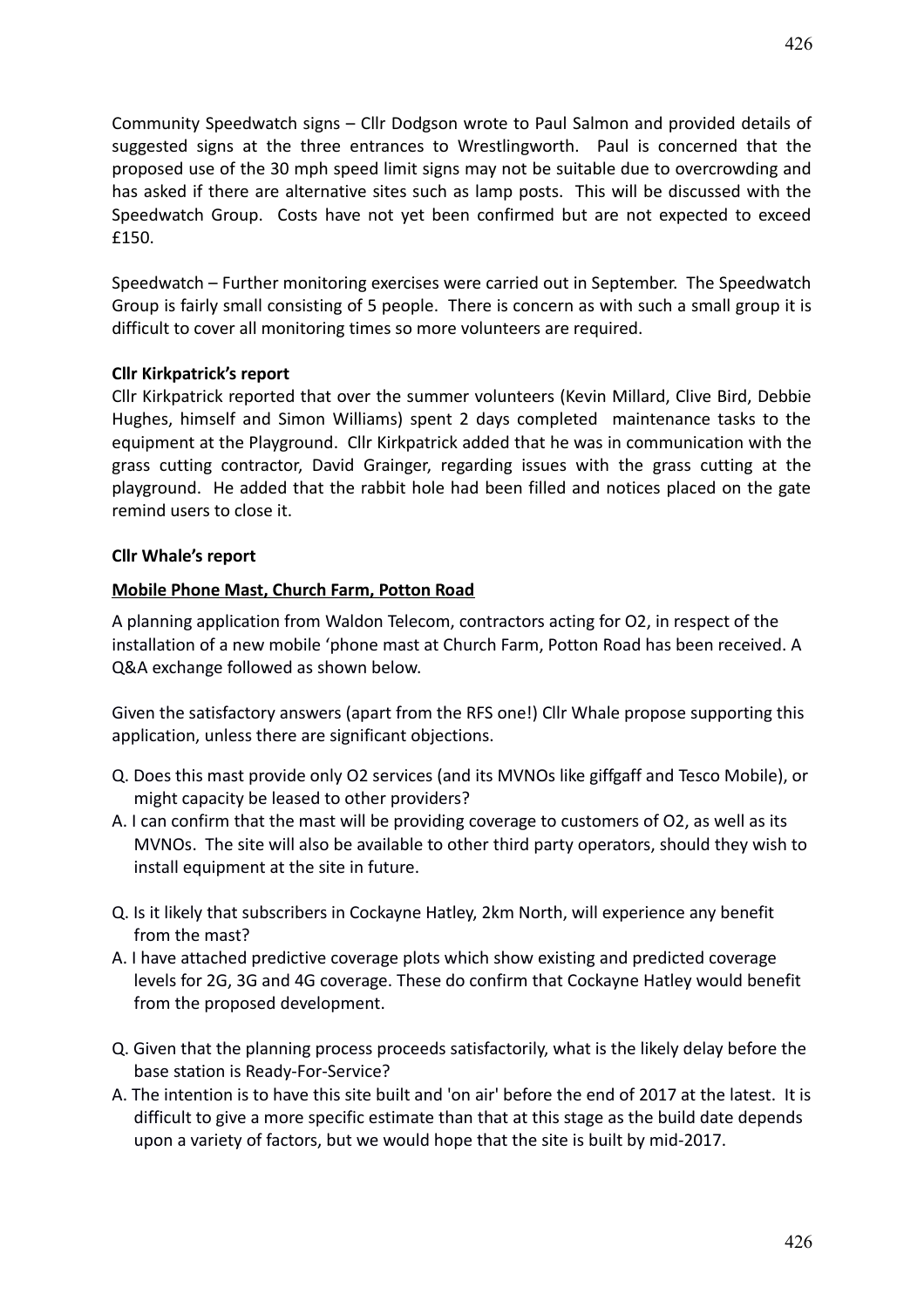Q. There have been social media comments that "Waldon Telecom acknowledge they don't yet have the support of the landowner" Please can you comment? A. I can confirm the site owners at Church Farm were happy for the application to be submitted.

#### **Broadband Rollout**

We have been in contact with Voneus, who have implemented a third party superfast broadband service in Dunton, which has recently gone live.

Voneus have agreed to survey Eyeworth and Cockayne Hatley and will then be in a position to decide if these sites are commercially viable for the same service and a what cost per subscriber. We need to ensure that Voneus are at least aware of the isolated properties in these locations, for example along Sutton Road in Eyeworth and around the Church in Cockayne Hatley.

#### **NP Pre-Submission Draft Plan**

Cllr Whale spent considerable time loading documents to the Website, firstly in a covert style so that they were only accessible to the NP team, checking misspellings and dodgy links, and then releasing the whole ensemble for general viewing.

#### **Cllr Williams's Report on Neighbourhood Plan**

The statutory consultation period for the Pre-submission Draft of the Neighbourhood Plan began on  $12<sup>th</sup>$  September and will end on  $24<sup>th</sup>$  October. We are required by the Neighbourhood Planning Regulations 2012 to consult all resident, owners of land in the parish, clubs, societies and businesses in the parish. We are also required to consult other organisations over a wide area. In all 102 individual letters and emails have been sent out. All households in the parish have received a printed copy of the Pre-submission Draft of the Plan. The Pre-submission Draft, together with the many supporting documents, is also available on the Parish Council website.

Drop-in sessions were held on 24<sup>th</sup> September at both Wrestlingworth & Cockayne Hatley. These events gave residents the opportunity to discuss the Plan with Steering Group members and ask questions. 13 attended the Wrestlingworth event and five came along to the Cockayne Hatley event. This was low compared with the Drop-in event held in January, but that had the added draw of a display on the Co-op planning application. The Steering Committee takes the view that low attendance demonstrates that the community is happy with the content of the Pre-submission Draft Plan.

The Green Infrastructure Plan was commissioned to advise the environmental policies in the Neighbourhood Plan. As the G I Plan is an aspirational document without evidence to justify the priorities it sets out, considerable work is still to be done to strengthen that aspect of the Neighbourhood Plan. CBC Landscape Officers are helping the Steering Group with this by providing strategic evidence. The newly formed GI Plan Steering Group is also helping by definitively identifying and photographing view points for us.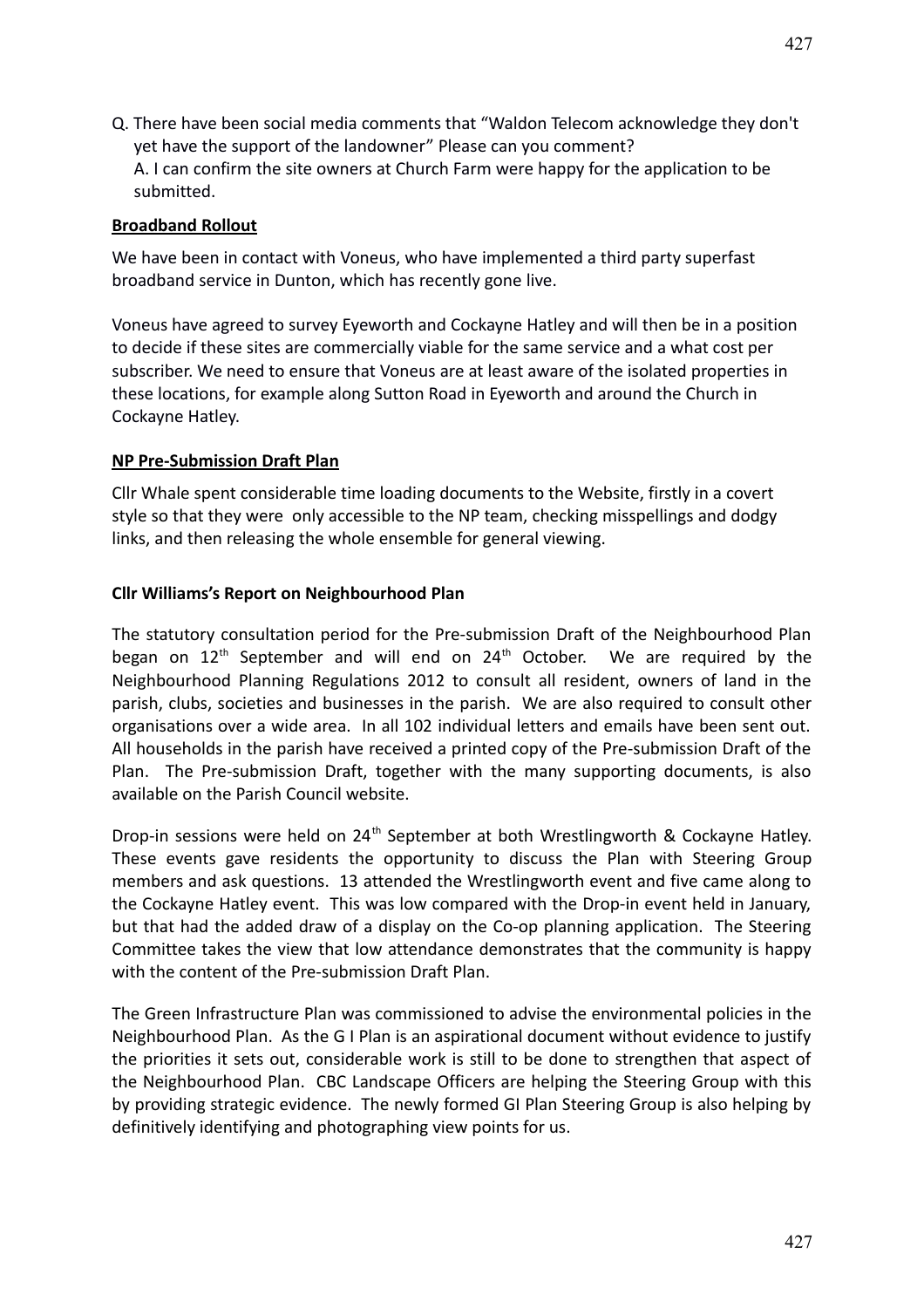The Steering Group has also been advised that an Equalities Impact Assessment of all the policies in the Plan must be done.

Once the statutory consultation period has ended the Steering Group will assimilate all the comments made and re-write the Plan where necessary. The work mentioned above will need to be incorporated into the Plan. We have timetabled the completion of this work for the end of the year. However this will depend on the number and complexity of comments we receive, especially from CBC. We have been reassured by CBC that they will take into account their emerging Local Plan when responding to us. This removes one of the Steering Group's major concerns.

Rachel Hogger of Modicum Planning has now submitted her final invoice for approval at Monday's parish council meeting, her costs are in line with the grant we received for her work.

Cllr Barratt added that the Pre-submission draft of the Neighbourhood Plan was an impressive document and that thanks and appreciation should be given to both Elizabeth Wilson and Sandra Williams for their significant contributions.

### **Clerk's report**

- Forwarded relevant emails to Parish Councillors and updated noticeboards
- Completed minutes, agenda, budget and financial statement for August's meeting
- Reconcilled bank statement with cheques written and transferred £5K to cover today's cheques and forthcoming direct debits
- Forwarded planning applications to Planning Committee
- Attended Neighbourhood Planning meeting  $17<sup>th</sup>$  August and GI Plan meeting on  $27<sup>th</sup>$ September
- Historic England War Memorial issue with Mick Bister

#### **Planning See appendix B**

#### **Affordable Housing – Old Tree Nursery**

The proposal for affordable housing to go on the site of the Old Tree Nursery was discussed. This land is owned by Central Bedfordshire Council and is a rural exception site. It was agreed that a number of 6 units would be taken back to Owen Harrison (Planning Team) at CBC. **ACTION RB**

#### **Finance**

See appendix A – Councillors approved the payment of invoices and Cllr Barratt signed the cheques. The Bank Reconciliations were reviewed by the Councillors. The Financial statement including budget was also discussed – see Appendix C.

#### **Correspondence**

An invitation to attend the Civic Service at Potton was read out. No Councillors were free on the date of the service.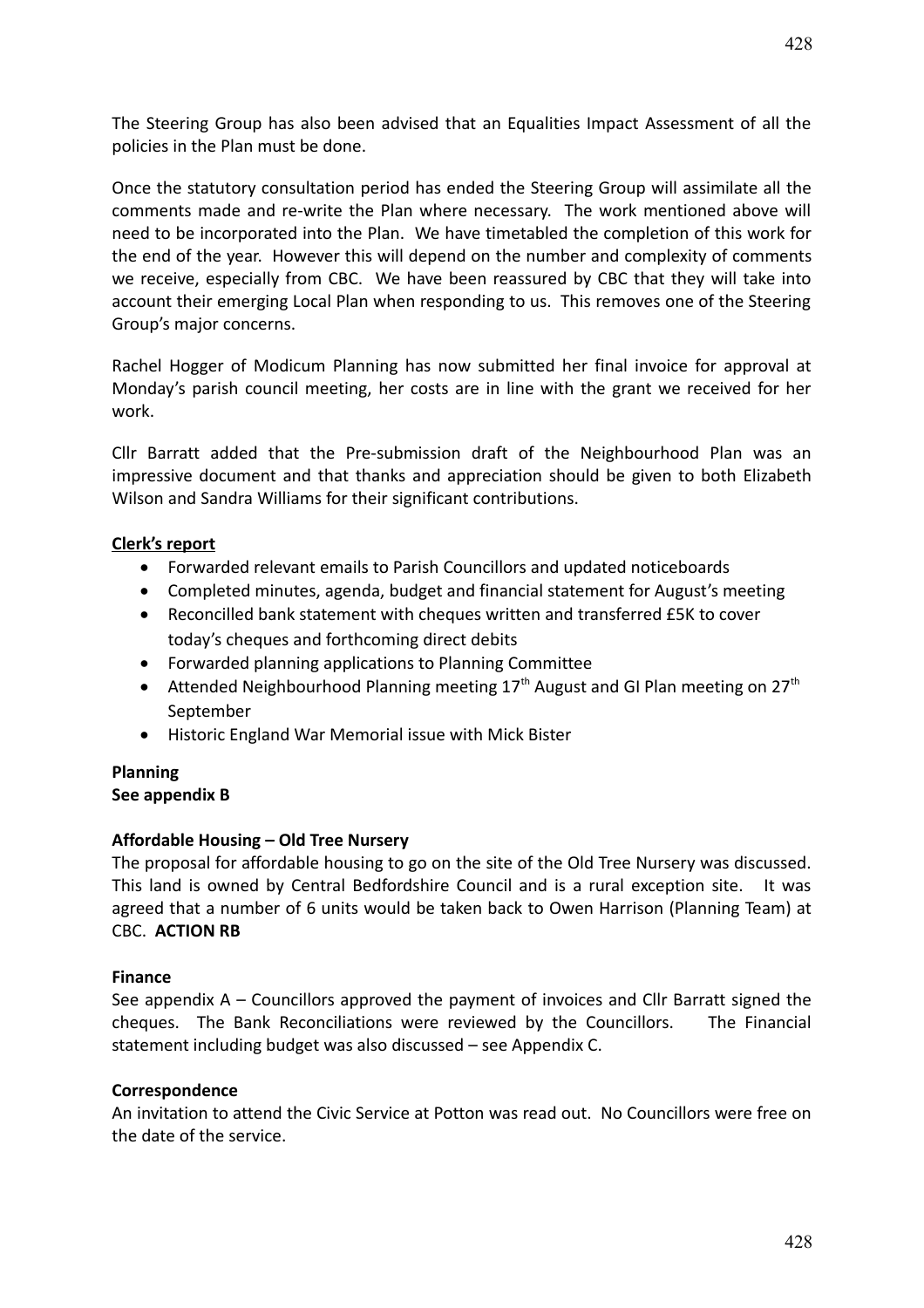## **Any Other Business**

- Deterioration in asbestos roof on garage in Wrestlingworth play area Cllr Kirkpatrick informed the Council that the roof needs replacing. One provisional quote has been received to remove and replace the roof totalling £2,325. A discussion followed and it was decided to get more quotes and to identify separate costs for removal of the roof and installation of a new one. **ACTION JK**
- Possibility of adding a form to the PC website to allow items to be raised at PC Meetings without personal attendance – the Council decided that this was a good idea and Cllr Whale agreed to look into implementing this. **ACTION GW**
- Braggs Lane Oak tree Cllr Barratt informed the Council that this tree has grown extremely large and that there was some concern as to the risk this might pose due to the spread of the crown. It was decided that the tree should be properly assessed and that this job could be added to the contractor's list for attention/quote. **ACTION CD**

**Date of Next Meeting** –21 November 2016, Wrestlingworth Memorial Hall at 19.30 hours

There being no further business, the meeting closed at 9.10pm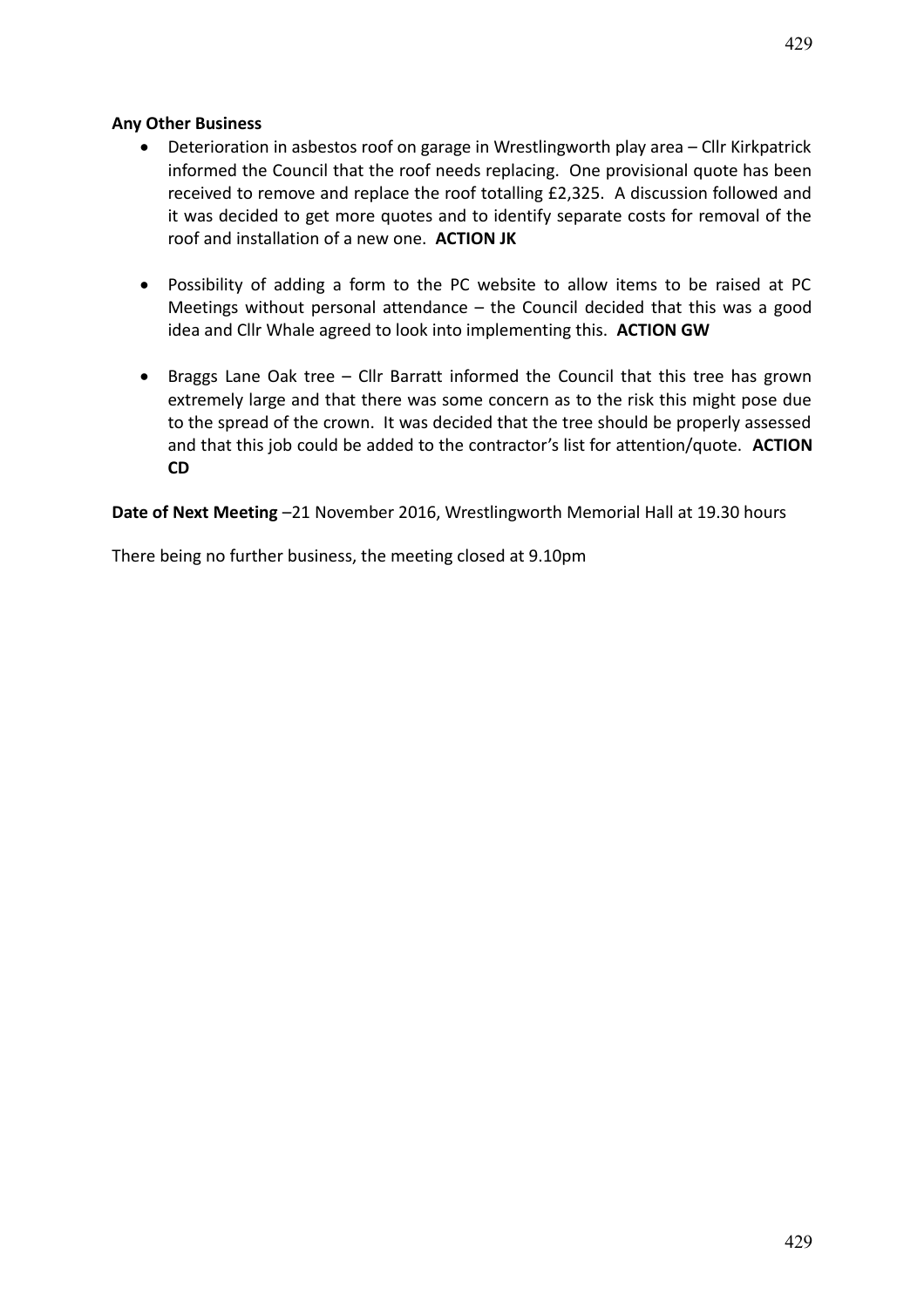# **Financial Report – October 2016**

The following accounts are to be paid and I need to request the council's endorsement.

| September             | E-on Electricity supply D/Debit                                                                                                                                         | 230.46  |
|-----------------------|-------------------------------------------------------------------------------------------------------------------------------------------------------------------------|---------|
| September             | Clerk's Salary D/Debit                                                                                                                                                  | 378.95  |
| August &<br>September | D J Granger - Grass cutting Contractors                                                                                                                                 | 2,631.6 |
| October               | Modicum Planning – Neighbourhood Plan                                                                                                                                   | 400.00  |
| September             | Clerk's expenses                                                                                                                                                        | 33.18   |
| September             | The Lion Press - NP Printing                                                                                                                                            | 1,054.0 |
| September             | Wrestlingworth Memorial Hall - Hall hire                                                                                                                                | 14.00   |
| August &<br>September | C Dear - Salary Neighbourhood Plan Minute taking 17 <sup>th</sup><br>August 2016 (3 hours @ £11.66) & GI Plan Minute<br>taking $27th$ September 2016 (3 hours @ £11.66) | 69.96   |
| September             | Cllr Sandra Williams - NP expenses                                                                                                                                      | 47.90   |
| September             | T & J Seymour - electrical maintenance                                                                                                                                  | 64.50   |
| September             | SAGE - accounting software                                                                                                                                              | 6.00    |
| September             | Cllr James Kirkpatrick - play area maintenance items                                                                                                                    | 235.96  |
| October               | Royal British Legion                                                                                                                                                    | 25.00   |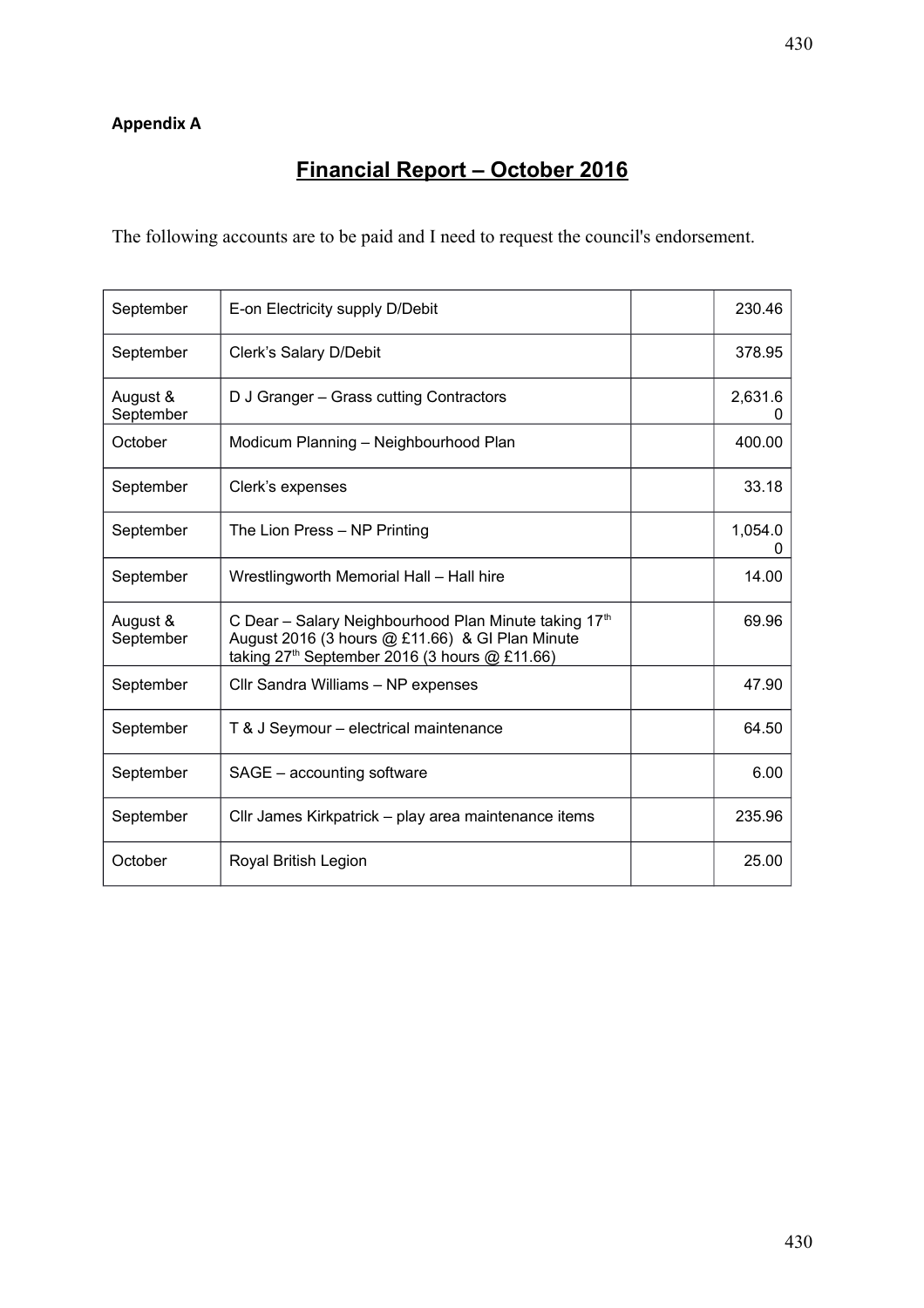| CB/16/03714/PAAD | Proposed change of Use<br>Land adjacent to 19 Village Road Cockayne Hatley<br>Sandy SG19 2EE                                                                                      | <b>PC Comment</b><br>Approved            |
|------------------|-----------------------------------------------------------------------------------------------------------------------------------------------------------------------------------|------------------------------------------|
| CB/TCA/16/00335  | 8 Church Lane, Wrestlingworth, Sandy, SG19 2EU<br>Notification of works to trees in a Conservation Area:<br>Atlas Cedar located in the back garden\- reduce<br>whole crown by 30% | Assessing.<br>Comments by<br>7/10/16     |
| CB/16/04113/TD   | Church Farm Potton Road Wrestlingworth.<br><b>SG19 2EY</b><br>Installation of O2 Telephone Mast                                                                                   | Assessing<br>Comments by<br>18/10/16     |
| CB/16/04155/FULL | 21 Village Road, Cockayne Hatley. SG19 2EE<br>Internal Alterations.                                                                                                               | Assessing<br>Comments before<br>19/10/16 |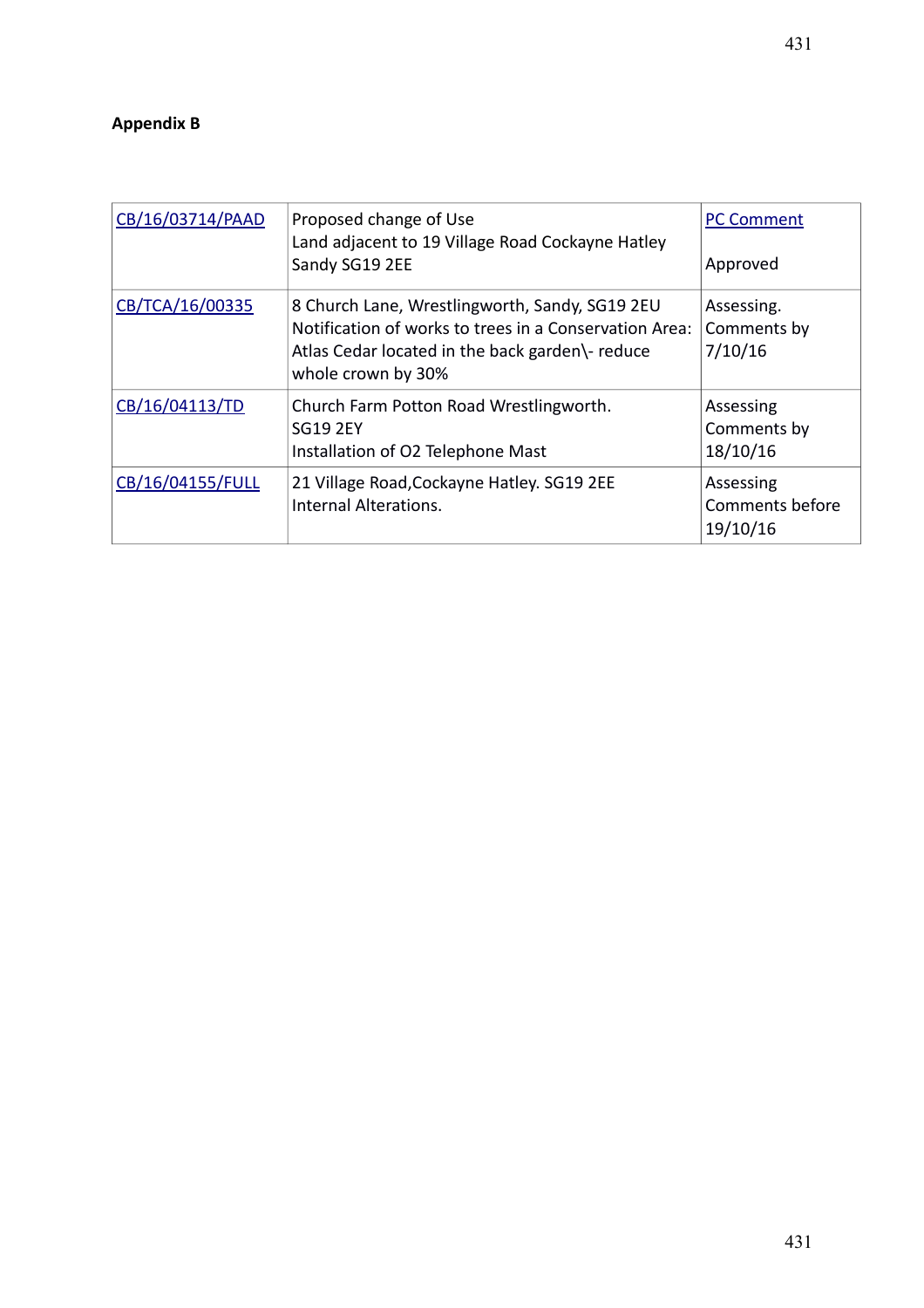# **Appendix C**

# **WRESTLINGWORTH & COCKAYNE HATLEY PARISH COUNCIL**

## **FINANCIAL STATEMENT AT 30 SEPTEMBER 2016**

|                                   |                 |                           |               | 2015/1        |
|-----------------------------------|-----------------|---------------------------|---------------|---------------|
|                                   | 2016/17         |                           |               | <u>6</u>      |
|                                   | Year<br>to date | <u>To</u><br><b>Spend</b> | <b>Budget</b> | <b>Actual</b> |
| Incom                             |                 |                           |               |               |
| е                                 |                 |                           |               |               |
| Precep                            | 19,120.0        |                           | 19,120.0      | 18,944.0      |
| t                                 | 0               | 0.00                      | O             |               |
| Interes                           |                 |                           |               |               |
| t                                 | 11.45           | 8.55                      | 20.00         | 29.00         |
| Tree cutting contribution         | 65.00           | $-65.00$                  |               |               |
| <b>Grass Cutting Contribution</b> | 0.00            | 352.00                    | 352.00        | 353.00        |
| VAT refund                        | 0.00            | 3,500.00                  | 3,500.00      | 2,487.00      |
|                                   |                 |                           |               |               |
|                                   | 19,196.4        |                           | 22,992.0      | 21,813.0      |
| <b>Total Income</b>               | 5               | 3,795.55                  | 0             | 0             |
| <b>Operational Expenses</b>       |                 |                           |               |               |
| <b>Accountants fees</b>           | 320.00          | $-50.00$                  | 270.00        | 220.00        |
| <b>Affiliation Fees</b>           | 159.00          | 141.00                    | 300.00        | 298.00        |
| <b>Amenity Field lease</b>        | 0.00            | 120.00                    | 120.00        |               |
| <b>British Legion</b>             |                 |                           |               | 120.00        |
| <b>Church Clock Maintenance</b>   | 0.00            | 25.00                     | 25.00         | 25.00         |
|                                   | 0.00            | 325.00                    | 325.00        | 275.00        |
| Churchyard Maintenance            | 0.00            | 2,000.00                  | 2,000.00      | 560.00        |
| Clerk's expenses                  | 192.81          | 157.19                    | 350.00        | 312.00        |
| Clerk's salary                    | 2,131.99        | 2,368.01                  | 4,500.00      | 4,204.00      |
| <b>Election expenses</b>          | 0.00            | 375.00                    | 375.00        | 65.00         |
| Electricity - street lighting     | 662.04          | 837.96                    | 1,500.00      | 1,323.00      |
| Electricity/lighting - maint      | 107.50          | 292.50                    | 400.00        | 408.00        |
| <b>General Maintenance</b>        | 55.00           | 45.00                     | 100.00        | 75.00         |
| Grants (see below)                | 1,650.00        | 350.00                    | 2,000.00      | 2,885.00      |
| Normal Grass and Hedge cutting    | 5,254.50        | 3,745.50                  | 9,000.00      | 10,276.0      |
| Other grounds & tree work         | 130.00          | 1,870.00                  | 2,000.00      | 744.00        |
| Insurance                         | 747.47          | $-22.47$                  | 725.00        | 719.00        |
| <b>Memorial Hall Hire</b>         | 42.00           | 133.00                    | 175.00        | 140.00        |
| Millenium Garden                  | 0.00            | 100.00                    | 100.00        | 0.00          |
| Notice Board                      | 0.00            | 0.00                      | 0.00          |               |
| Parish Tidy Up                    | 0.00            | 500.00                    | 500.00        | 690.00        |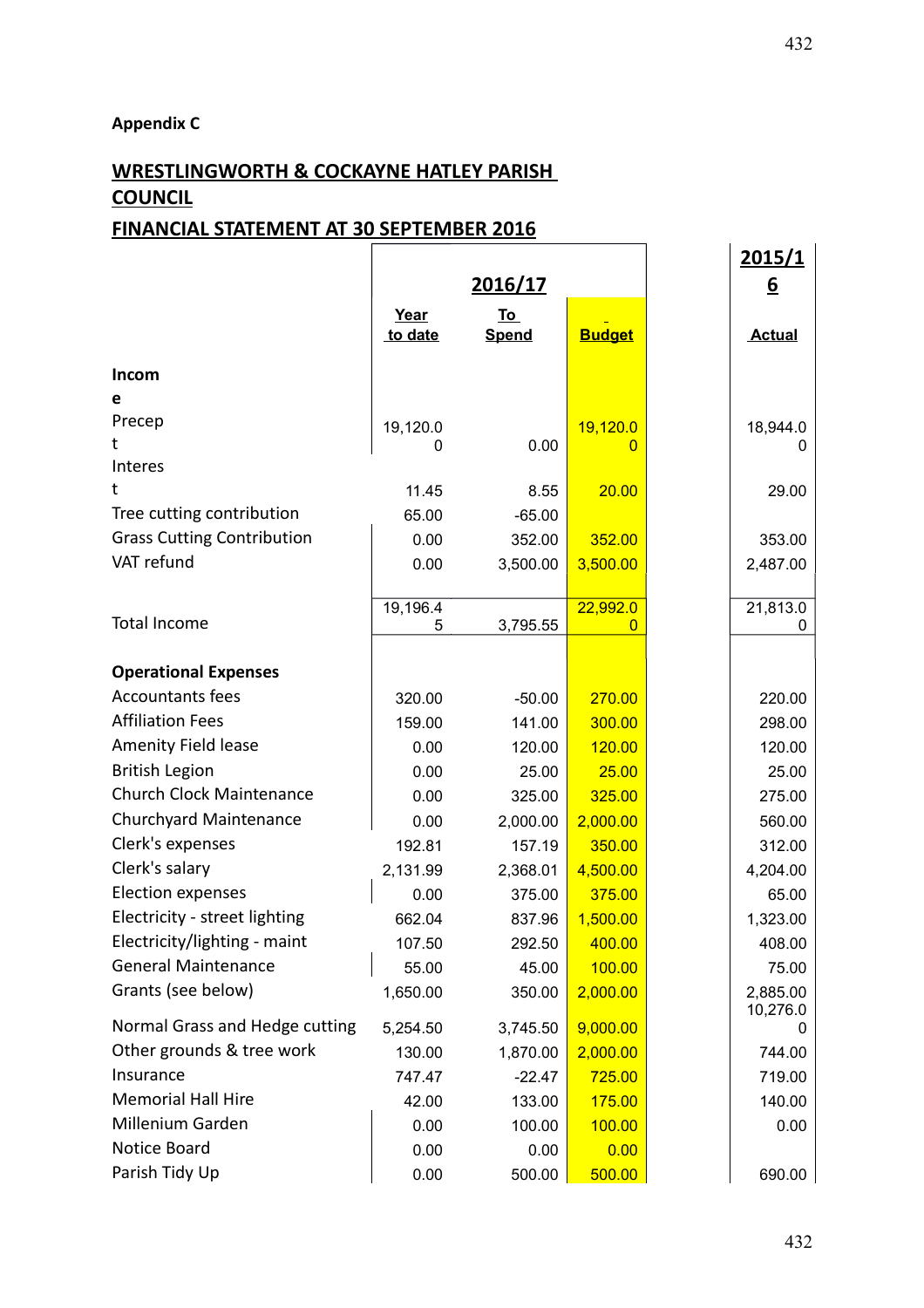| Playing field Maintenance           | 105.00                  | 395.00          | 500.00                     | 3,572.00    |
|-------------------------------------|-------------------------|-----------------|----------------------------|-------------|
| Playing field lease                 | 0.00                    | 360.00          | 360.00                     |             |
| Training expenses                   | 0.00                    | 200.00          | 200.00                     | 20.00       |
| War memorial                        |                         |                 |                            | 510.00      |
| Web site                            | 0.00                    | 500.00          | 500.00                     | 63.00       |
|                                     | 11,557.3                |                 | 26,325.0                   | 27,504.0    |
|                                     | 1                       | 14,767.69       | 0                          | 0           |
|                                     |                         |                 |                            |             |
|                                     |                         |                 |                            |             |
| <b>Operating surplus/deficit</b>    | 7,639.14                | $-10,972.14$    | 3,333.00                   | $-5,691.00$ |
|                                     |                         |                 |                            |             |
| Project                             |                         |                 |                            |             |
| s                                   |                         |                 |                            |             |
| Allotment lease and set up          |                         | 2,500.00        | 2,500.00                   |             |
| Speed reduction measures            | 37.35                   | 9,962.65        | 10,000.0<br>0              |             |
| Neighbourhood Plan                  | 1,675.58                | 324.42          | 2,000.00                   | 1,338.00    |
|                                     |                         |                 |                            | 15,394.0    |
| <b>Playground Restoration</b>       | 0.00                    | 0.00            | 0.00                       | 0           |
|                                     |                         | <b>VAT</b>      |                            |             |
| <b>Project Grants received</b>      | $-125.72$               | <b>SUSPENCE</b> |                            |             |
| Neighbourhood Plan                  | 2,290.00                | 2,290.00        | 0.00                       | $-1,261.00$ |
| Playground                          |                         |                 |                            | $-2,545.00$ |
|                                     |                         |                 | 14,500.0                   | 12,926.0    |
| <b>Net Project costs</b>            | $-702.79$               | 15,077.07       | 0                          | 0           |
|                                     |                         |                 |                            |             |
|                                     |                         |                 | 17,833.0                   | 18,617.0    |
| <b>Overall surplus/deficit</b>      | 8,341.93                | $-26,049.21$    | 0                          | 0           |
|                                     |                         |                 |                            |             |
|                                     |                         |                 |                            |             |
| <b>RESERVES</b>                     |                         |                 |                            |             |
| Bank brought forward                | 33,815.8<br>$\mathbf 0$ |                 | 33,816.0<br>$\overline{0}$ |             |
| VAT refunds due 01.08.16 -          |                         |                 |                            |             |
| 30.09.16                            | $-496.72$               |                 |                            |             |
|                                     |                         |                 |                            |             |
| (Deficit)/Surplus for period        | 8,341.93                |                 | 17,833.0<br>0              |             |
|                                     | 41,661.0                |                 | 15,983.0                   |             |
| <b>Bank carried forward</b>         |                         |                 | 0                          |             |
| <b>GRANTS PAID IN YEAR</b>          |                         |                 |                            |             |
| Youth Club                          | 400.00                  |                 | 0.00                       |             |
| <b>Village Link</b>                 | 150.00                  |                 | 150.00                     | 150.00      |
| <b>Wrestlingworth Memorial Hall</b> | 0.00                    |                 |                            | 1,635.00    |
| St Johns Church                     | 1,000.00                |                 | 1,000.00                   | 1,000.00    |
| Marias Ensemble                     | 100.00                  |                 |                            | 100.00      |
| <b>TBA</b>                          |                         |                 | 850.00                     |             |
| <b>IMPORTANT NOTES</b>              | 1,650.00                |                 | 2,000.00                   | 2,885.00    |
|                                     |                         |                 |                            |             |

#### 1 Grass cutting varies according to number of cuts required and amount of hedgecutting Current account -

2 30/09/2016 1,507.85 433